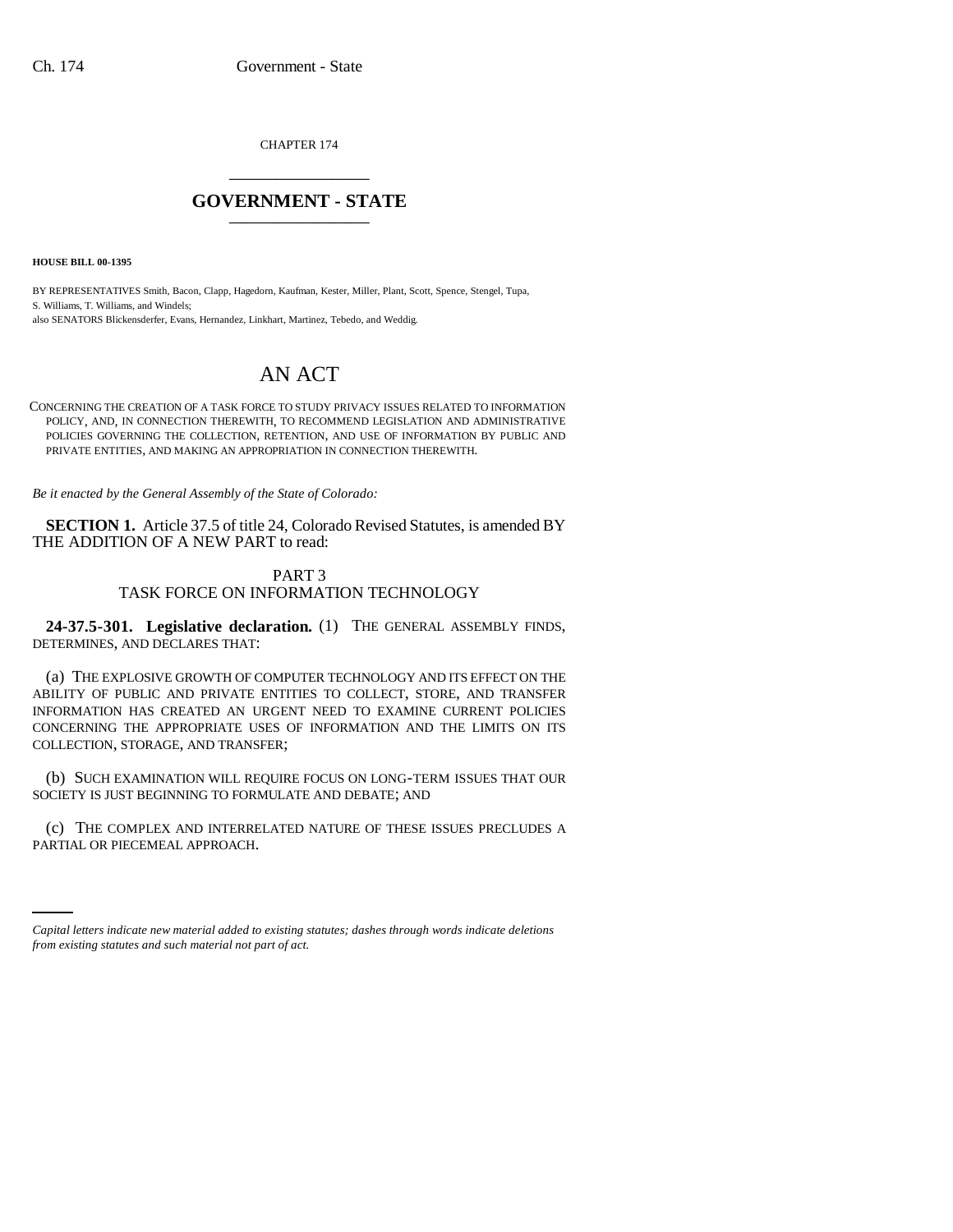(2) THEREFORE, A BROAD AND COMPREHENSIVE APPROACH, INVOKING CONTRIBUTIONS FROM MANY PERSONS FROM A VARIETY OF BACKGROUNDS AND PERSPECTIVES, IS NEEDED TO ARRIVE AT POLICIES THAT WILL BE EFFECTIVE, COHERENT, AND HARMONIOUS.

**24-37.5-302. Task force on information policy - creation.** (1) THERE IS HEREBY CREATED, IN THE DEPARTMENT OF STATE, A TASK FORCE ON INFORMATION POLICY TO MEET BEFORE AND DURING THE 2001 INTERIM. THE TASK FORCE SHALL RECOMMEND LEGISLATION FOR THE 2002 LEGISLATIVE SESSION, AS WELL AS ADMINISTRATIVE POLICIES TO BE ADOPTED BY STATE AGENCIES, GOVERNING THE APPROPRIATE COLLECTION, STORAGE, AND TRANSFER OF DATA BY AND AMONG INFORMATION SYSTEMS, BOTH PUBLIC AND PRIVATE.

(2) THE TASK FORCE SHALL CONSIST OF TWENTY-ONE MEMBERS, AS FOLLOWS:

(a) THE SECRETARY OF STATE OR HIS OR HER DESIGNEE;

(b) THE ATTORNEY GENERAL OR HIS OR HER DESIGNEE;

(c) THE FOLLOWING SEVENTEEN MEMBERS APPOINTED BY THE GOVERNOR:

(I) ONE REPRESENTATIVE OF EXECUTIVE-BRANCH GOVERNMENT AGENCIES OTHER THAN THE DEPARTMENT OF STATE AND THE OFFICE OF THE ATTORNEY GENERAL;

(II) ONE REPRESENTATIVE OF THE JUDICIAL BRANCH OF GOVERNMENT, NOMINATED BY THE CHIEF JUSTICE OF THE COLORADO SUPREME COURT;

(III) FIFTEEN PERSONS WHO ARE NOT CURRENTLY EMPLOYEES OF STATE GOVERNMENT. THESE FIFTEEN MEMBERS SHALL BE APPOINTED BY AND SERVE AT THE PLEASURE OF THE GOVERNOR, AND EACH SHALL REPRESENT ONE OR MORE OF THE FOLLOWING GROUPS: CONSUMERS; PERSONS FIFTY-FIVE YEARS OF AGE OR OLDER; PROVIDERS OR COLLECTORS OF ELECTRONIC INFORMATION PERTAINING TO INDIVIDUALS; BANKS AND PROVIDERS OF FINANCIAL SERVICES; COUNTY CLERKS AND RECORDERS; HEALTH CARE PROVIDERS; PHARMACEUTICAL RESEARCHERS AND MANUFACTURERS; MEDICAL RESEARCHERS AND MANUFACTURERS; INSURERS OR INSURANCE AGENCIES; BUSINESSES ENGAGED IN TELEMARKETING OR DIRECT MAIL MARKETING; PROVIDERS OF TELECOMMUNICATIONS SERVICE; SMALL BUSINESSES; ATTORNEYS; PRIVATE INVESTIGATORS; OR LAW ENFORCEMENT AGENCIES.

(d) ONE MEMBER OF THE HOUSE OF REPRESENTATIVES AND ONE MEMBER OF THE SENATE, APPOINTED IN ACCORDANCE WITH APPLICABLE RULES OF THE HOUSE OF REPRESENTATIVES AND SENATE RESPECTIVELY.

(3) THE SECRETARY OF STATE OR HIS OR HER DESIGNEE SHALL SERVE AS CHAIRPERSON OF THE TASK FORCE.

(4) MEMBERS OF THE TASK FORCE SHALL BE APPOINTED WITHIN NINETY DAYS FOLLOWING THE EFFECTIVE DATE OF THIS PART 3.

(5) MEMBERS OF THE TASK FORCE SHALL SERVE WITHOUT COMPENSATION OTHER THAN REIMBURSEMENT FOR THEIR REASONABLE AND ACTUAL EXPENSES INCURRED TO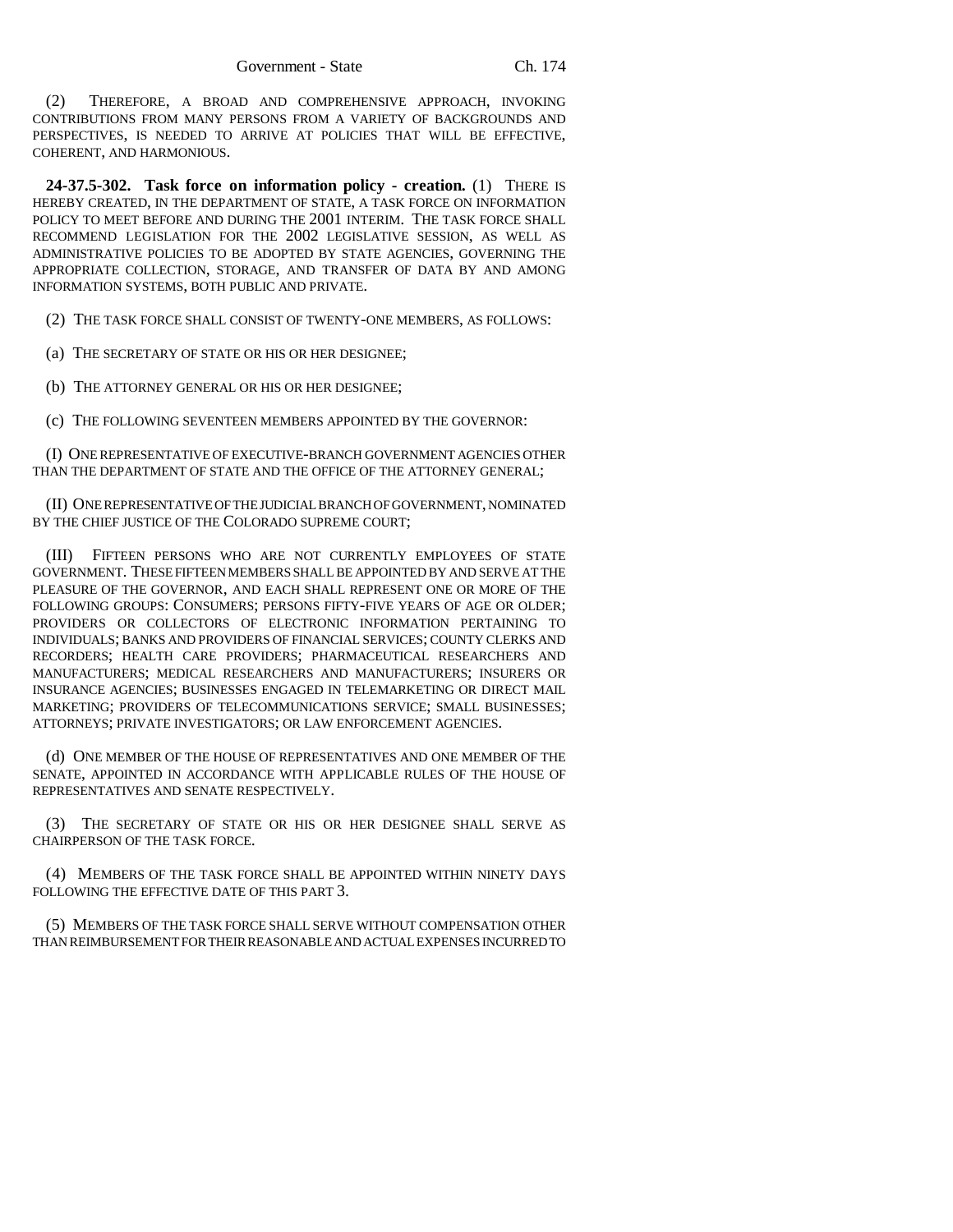#### ATTEND MEETINGS.

(6) MEMBERS OF THE TASK FORCE SHALL REPRESENT AS BROAD A SPECTRUM AS POSSIBLE OF THE CONSTITUENCY THEY WERE APPOINTED TO REPRESENT AND SHALL ADVOCATE THE VIEWS OF SUCH CONSTITUENCY IN A FAIR AND UNBIASED MANNER.

(7) VACANCIES SHALL BE FILLED BY APPOINTMENT BY THE OFFICIAL WHO APPOINTED THE MEMBER WHOSE ABSENCE RESULTED IN THE VACANCY. THE COMPOSITION OF THE TASK FORCE AS SET FORTH IN SUBSECTION (2) OF THIS SECTION SHALL BE MAINTAINED.

**24-37.5-303. Duties of task force - hearings - report - funding.** (1) THE TASK FORCE CREATED IN SECTION 24-37.5-302 SHALL MEET AT LEAST QUARTERLY, BEGINNING IN SEPTEMBER, 2000, OR AS SOON THEREAFTER AS THE SECRETARY OF STATE CERTIFIES THAT ADEQUATE FUNDING IS AVAILABLE AS CONTEMPLATED IN SUBSECTIONS (5) AND (6) OF THIS SECTION, TO:

(a) IDENTIFY THE TYPES OF PERSONAL INFORMATION ABOUT INDIVIDUALS THAT IS NOW BEING COLLECTED BY THE STATE AND BY POLITICAL SUBDIVISIONS OF THE STATE AND HOW SUCH INFORMATION, ONCE COLLECTED, IS USED;

(b) IDENTIFY HOW THE STATE AND ITS POLITICAL SUBDIVISIONS DISSEMINATE PERSONAL INFORMATION ABOUT INDIVIDUALS, INCLUDING BUT NOT LIMITED TO THE SELLING OR GIVING OF SUCH INFORMATION TO COMMERCIAL ENTERPRISES;

(c) IDENTIFY, IN STATE LAW AND ADMINISTRATIVE RULES, EXISTING PROTECTIONS AGAINST UNWARRANTED DISCLOSURE OF PERSONAL INFORMATION ABOUT INDIVIDUALS AND RECOMMEND LEGISLATION OR RULE CHANGES TO ENHANCE SUCH PROTECTIONS;

(d) ASSESS THE IMPACT OF EVOLVING TECHNOLOGIES ON THE COLLECTION, DISSEMINATION, AND USE OF PERSONAL DATA BY STATE GOVERNMENT AND PRIVATE ENTITIES;

(e) IDENTIFY THE BENEFITS AND DETRIMENTS OF INFORMATION SHARING BY AND AMONG ENTITIES THAT COLLECT, STORE, AND DISSEMINATE INFORMATION RELATING TO INDIVIDUALS AND BUSINESSES;

(f) ASCERTAIN THE PROPER ROLE OF STATE GOVERNMENT IN THE CONTEXT OF FEDERAL LAW AND RULES IN ESTABLISHING STATUTORY AND REGULATORY PRIVACY PROTECTIONS;

(g) EXAMINE STATE STATUTES AND RULES THAT PROHIBIT, REQUIRE, OR PERMIT SHARING OF PERSONAL INFORMATION AMONG PRIVATE NONPROFIT AND FOR-PROFIT ENTITIES, INCLUDING, WITHOUT LIMITATION, ENTITIES IN THE HEALTH CARE AND FINANCIAL SERVICES INDUSTRIES;

(h) EDUCATE AND INFORM THE PUBLIC, FOCUS PUBLIC DEBATE, AND SUGGEST PERSONAL PRIVACY SAFEGUARDS;

(i) RECOMMEND STEPS TO ENSURE THAT PERSONAL INFORMATION TRANSMITTED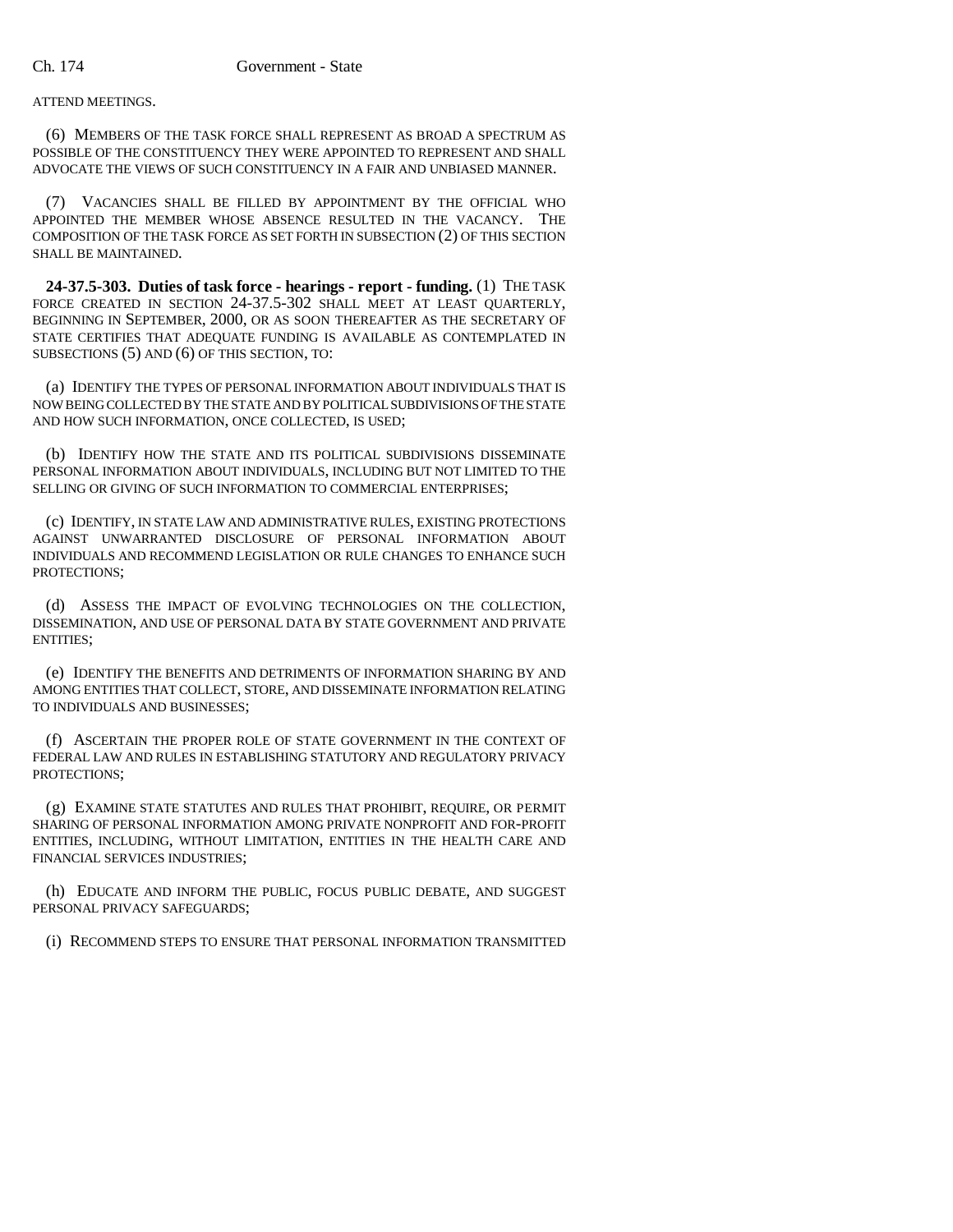TO, BY, OR FROM STATE AGENCIES IN ELECTRONIC FORMAT IS ADEQUATELY ENCRYPTED AND SECURED TO PROTECT INDIVIDUALS' PRIVACY; AND

(j) RECOMMEND LEGISLATION OR CHANGES IN ADMINISTRATIVE POLICY GOVERNING THE COLLECTION, STORAGE, AND TRANSFER OF DATA AMONG AND WITHIN THE FOLLOWING:

(I) THE STATE AND ITS POLITICAL SUBDIVISIONS;

(II) PRIVATE CORPORATIONS AND OTHER PRIVATE ENTITIES ORGANIZED FOR PROFIT; AND

(III) PRIVATE NONPROFIT ENTITIES.

(2) THE TASK FORCE SHALL REPORT ITS FINDINGS TO THE GENERAL ASSEMBLY AND THE GOVERNOR IN ACCORDANCE WITH SECTION 24-1-136 (9). THE REPORT SHALL BE SUBMITTED NO LATER THAN DECEMBER 1, 2001, AND SHALL CONTAIN THE TASK FORCE'S RECOMMENDATIONS ON ALL ISSUES ON WHICH TWO-THIRDS OR MORE OF THE MEMBERS OF THE TASK FORCE AGREE. IN ADDITION, A MINORITY REPORT ON ANY OF SUCH ISSUES SHALL BE INCLUDED AT THE REQUEST OF ONE OR MORE OF THE DISSENTING MEMBERS.

(3) THE SECRETARY OF STATE SHALL FACILITATE, COORDINATE, AND ACCOUNT FOR THE ACCEPTANCE OF FUNDING FROM SOURCES DESCRIBED IN SUBSECTION (4) OF THIS SECTION IN ORDER TO FURNISH THE TASK FORCE WITH SUCH SERVICES AS THE TASK FORCE MAY REQUEST, INCLUDING, WITHOUT LIMITATION:

(a) ADMINISTRATIVE ASSISTANCE, MEETING SPACE, AND OTHER NECESSARY FACILITIES AND SUPPORT SERVICES AS THE TASK FORCE MAY REQUEST;

(b) POSTAGE AND PRINTING;

(c) ARRANGING FOR, COORDINATING, AND KEEPING RECORDS OF MEETINGS; AND

(d) PREPARATION AND DISTRIBUTION OF AGENDAS, MINUTES, AND REPORTS.

(4) UNLESS OTHERWISE PROHIBITED BY LAW, COSTS ASSOCIATED WITH THE TASK FORCE AND ITS ACTIVITIES SHALL BE FULLY DEFRAYED BY MONETARY OR IN-KIND CONTRIBUTIONS FROM STATE, FEDERAL, REGIONAL, COUNTY, MUNICIPAL, SPECIAL DISTRICT, OR OTHER GOVERNMENTAL UNITS OR SUBDIVISIONS; PRIVATE BUSINESS AND INDUSTRY; NONPROFIT ORGANIZATIONS; AND OTHER SOURCES. THE SECRETARY OF STATE IS AUTHORIZED TO, AND SHALL, ACCEPT SUCH CONTRIBUTIONS AND SHALL DEPOSIT SUCH CONTRIBUTIONS IN THE DEPARTMENT OF STATE CASH FUND. PAYMENT OF THE COSTS ASSOCIATED WITH THE TASK FORCE AND ITS ACTIVITIES SHALL BE PAID BY THE SECRETARY OF STATE FROM THE DEPARTMENT OF STATE CASH FUND IN ACCORDANCE WITH THE BUDGET PREPARED BY THE SECRETARY OF STATE AND APPROVED BY THE TASK FORCE AS PROVIDED IN SUBSECTION (6) OF THIS SECTION. NONE OF SUCH COSTS SHALL BE PAID FROM THE GENERAL FUND OF THE STATE. NOTWITHSTANDING ANY PROVISION OF THIS PART 3 TO THE CONTRARY, THE TASK FORCE SHALL NOT MEET AND NO COSTS ASSOCIATED WITH THE TASK FORCE AND ITS ACTIVITIES SHALL BE PAID UNTIL THE SECRETARY OF STATE CERTIFIES THAT